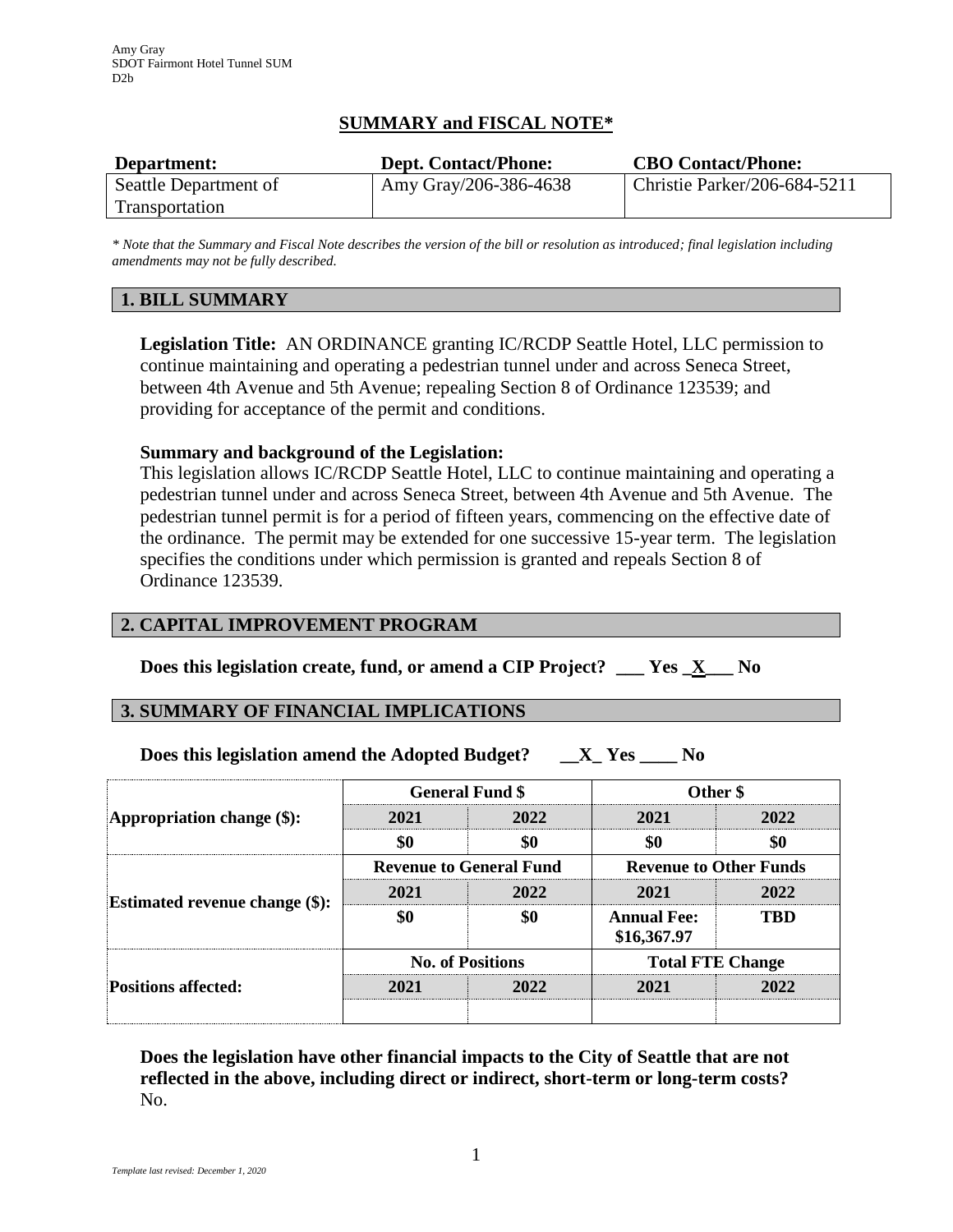### **Is there financial cost or other impacts of** *not* **implementing the legislation?**

If the legislation is not enacted by City Council, the City of Seattle would not receive the 2021 Annual Fee of \$16,367.97 and future annual fees.

## **3.a. Appropriations**

#### **\_\_\_\_ This legislation adds, changes, or deletes appropriations.**

#### **3.b. Revenues/Reimbursements**

#### **\_\_X\_\_ This legislation adds, changes, or deletes revenues or reimbursements.**

#### **Anticipated Revenue/Reimbursement Resulting from this Legislation:**

| <b>Fund Name and</b>       | Dept        | <b>Revenue Source</b> | 2021        | 2022 Estimated |
|----------------------------|-------------|-----------------------|-------------|----------------|
| <b>Number</b>              |             |                       | Revenue     | Revenue        |
| <b>Transportation Fund</b> | <b>SDOT</b> | Annual Fee            | \$16,367.97 | <b>TBD</b>     |
| <b>TOTAL</b>               |             |                       | \$16,367.97 | <b>TBD</b>     |

#### **Is this change one-time or ongoing?**

On-going

#### **Revenue/Reimbursement Notes:**

The 2021 fee is based on the 2021 land value as assessed by King County.

#### **3.c. Positions**

**\_\_\_\_ This legislation adds, changes, or deletes positions.**

### **4. OTHER IMPLICATIONS**

- **a. Does this legislation affect any departments besides the originating department?** No.
- **b. Is a public hearing required for this legislation?** No.
- **c. Is publication of notice with** *The Daily Journal of Commerce* **and/or** *The Seattle Times* **required for this legislation?** No.
- **d. Does this legislation affect a piece of property?** Yes, the IC/RCDP Seattle Hotel, LLC property legally described in Section 1 of the Council Bill.